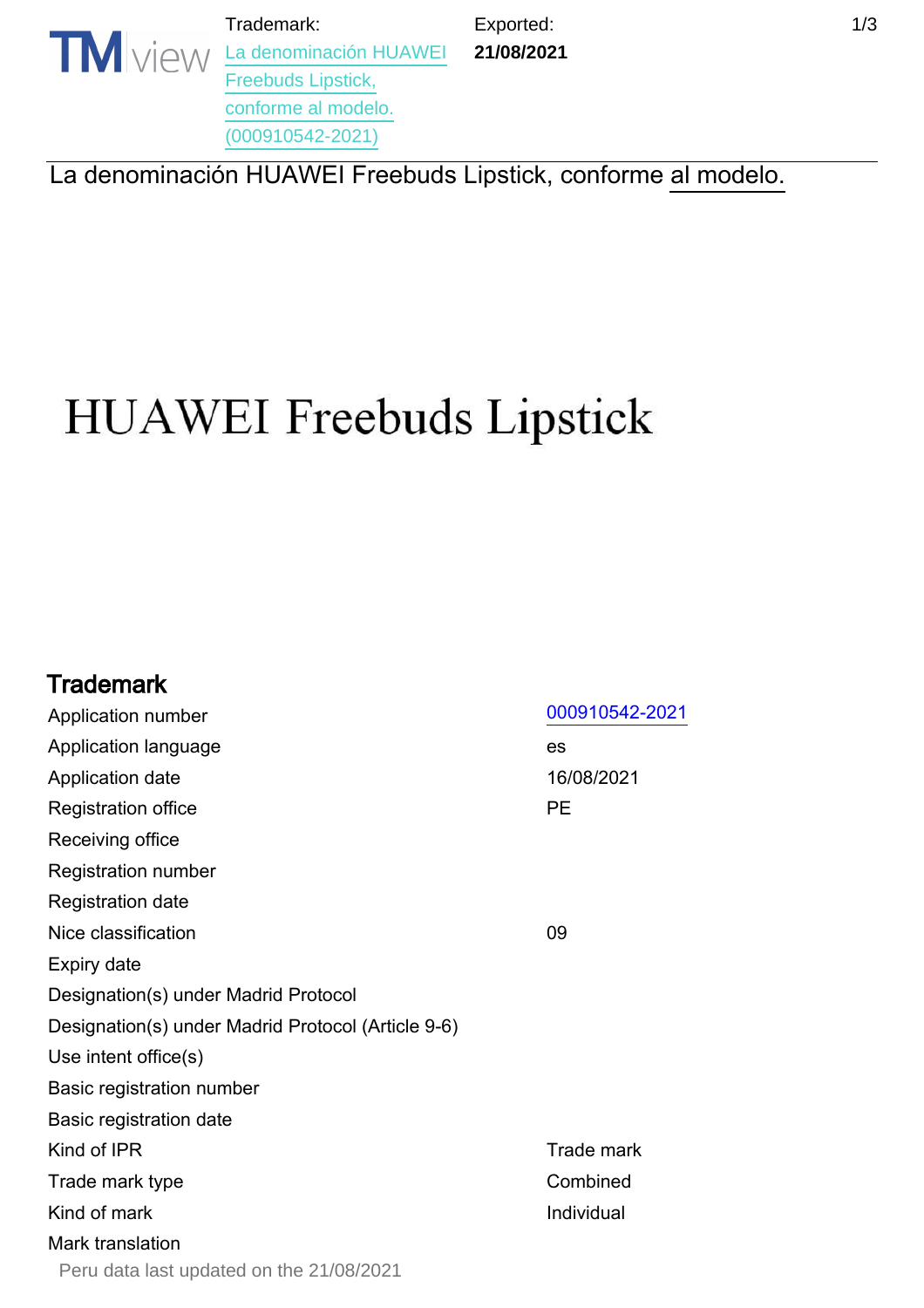Exported: **21/08/2021**

**TM** VIEW [La denominación HUAWEI](https://www.tmdn.org/tmview/#/tmview/detail/PE500009105422021) [Freebuds Lipstick,](https://www.tmdn.org/tmview/#/tmview/detail/PE500009105422021) [conforme al modelo.](https://www.tmdn.org/tmview/#/tmview/detail/PE500009105422021)

[\(000910542-2021\)](https://www.tmdn.org/tmview/#/tmview/detail/PE500009105422021)

Trademark:

Current trade mark status **Application filed** Application filed Trade mark office **Peru - INDECOPI** 

# List of goods and services

| <b>Classification version:</b> | <b>Classification kind: Nice</b>                                       |  |
|--------------------------------|------------------------------------------------------------------------|--|
| <b>Class</b>                   | List of goods and services                                             |  |
|                                | Original text: ES                                                      |  |
| 09                             | Computadoras; robots humanoides dotados de inteligencia artificial;    |  |
|                                | aplicaciones de software descargables para teléfonos inteligentes;     |  |
|                                | tabletas electrónicas; relojes inteligentes (aparatos de procesamiento |  |
|                                | de datos); cascos; auriculares intraurales de botón; micrófonos;       |  |
|                                | aparatos de grabación de sonido; teléfonos inteligentes; baterías      |  |
|                                | eléctricas; cargadores de baterías; gafas inteligentes (aparatos de    |  |
|                                | procesamiento de datos); aparatos de enseñanza; brazos extensibles     |  |
|                                | para autofotos para teléfonos móviles.                                 |  |

# Vienna code

No entry for the Selected Trademark

# **Owner**

| Applicant identifier      |     |
|---------------------------|-----|
| Name                      |     |
| Entitlement establishment |     |
| Address country           | C.N |
| Address                   |     |
|                           |     |

# **Representative**

No entry for the Selected Trademark

# Correspondence address

No entry for the Selected Trademark

# **Seniority**

Peru data last updated on the 21/08/2021